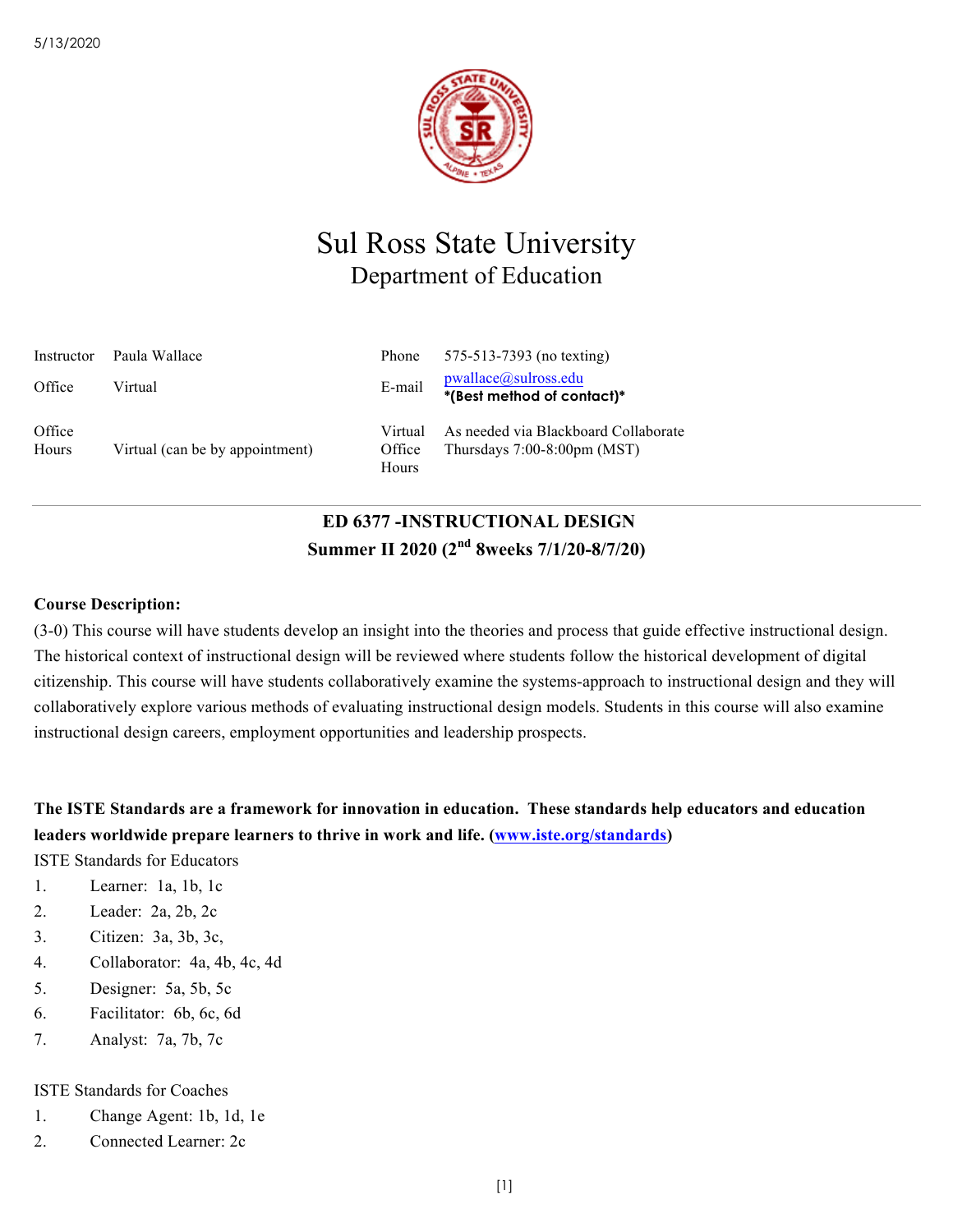### 5/13/2020

- 3. Collaborator: 3b, 3c,
- 4. Learning Designer: 4a, 4b, 4c, 4d
- 5. Professional Learning Facilitator: 5a, 5b, 5c
- 6. Data-Driven Decision-Maker: 6a, 6b, 6c
- 7. Digital Citizen Advocate: 7a, 7b, 7c, 7d

ISTE Standards for Educational Leaders

- 1. Equity and Citizenship Advocate: 1a, 1b, 1c, 1d
- 3. Empowering Leader: 3a, 3b, 3c, 3d
- 4. Systems Designer:
- 5. Connected Learner: 5a, 5b, 5c, 5d

ISTE Standards for Administrators

- 1. Visionary Leadership: 1a, 1b
- 2. Digital Age Learning Culture: 2d,
- 3. Excellence in Professional Practice: 3a, 3b, 3c, 3d
- 5. Digital Citizenship: 5a, 5b, 5c, 5d

# **Required Textbook:** None-provided by instructor (Open Resources Standards Rubric) **Required Readings: Provided in Blackboard Course (see reference page)**

### **Requirements:**

Students will:

- Participate and collaborate in online discussions, assignments, and activities
- Utilize Blackboard on the SRSU website to fulfill course requirements
- Utilize Voicethread links to participate in oral discussions
- Practice professional conduct and ethics and respectful learning exchanges
- Preserve confidentiality of information shared regarding student, family, or school district experiences
- Turn in assignments on or before the due day or be subject to a 5% reduction in grade for each day assignment is late

### **Course Requirements:**

- Attendance
	- Students should refer to the *Online Absence Policy* posted in Blackboard under the tab Course Information regarding participation in an online course.
- Daily Readings
	- We will be covering an enormous amount of information in a **VERY** short amount of time because this is 40 day accelerated course. A large part of the **graduate student** responsibility in this course will be to devote time to the course information. Please note which and what information will be covered and read ahead to keep up with the rigorous pace of the course.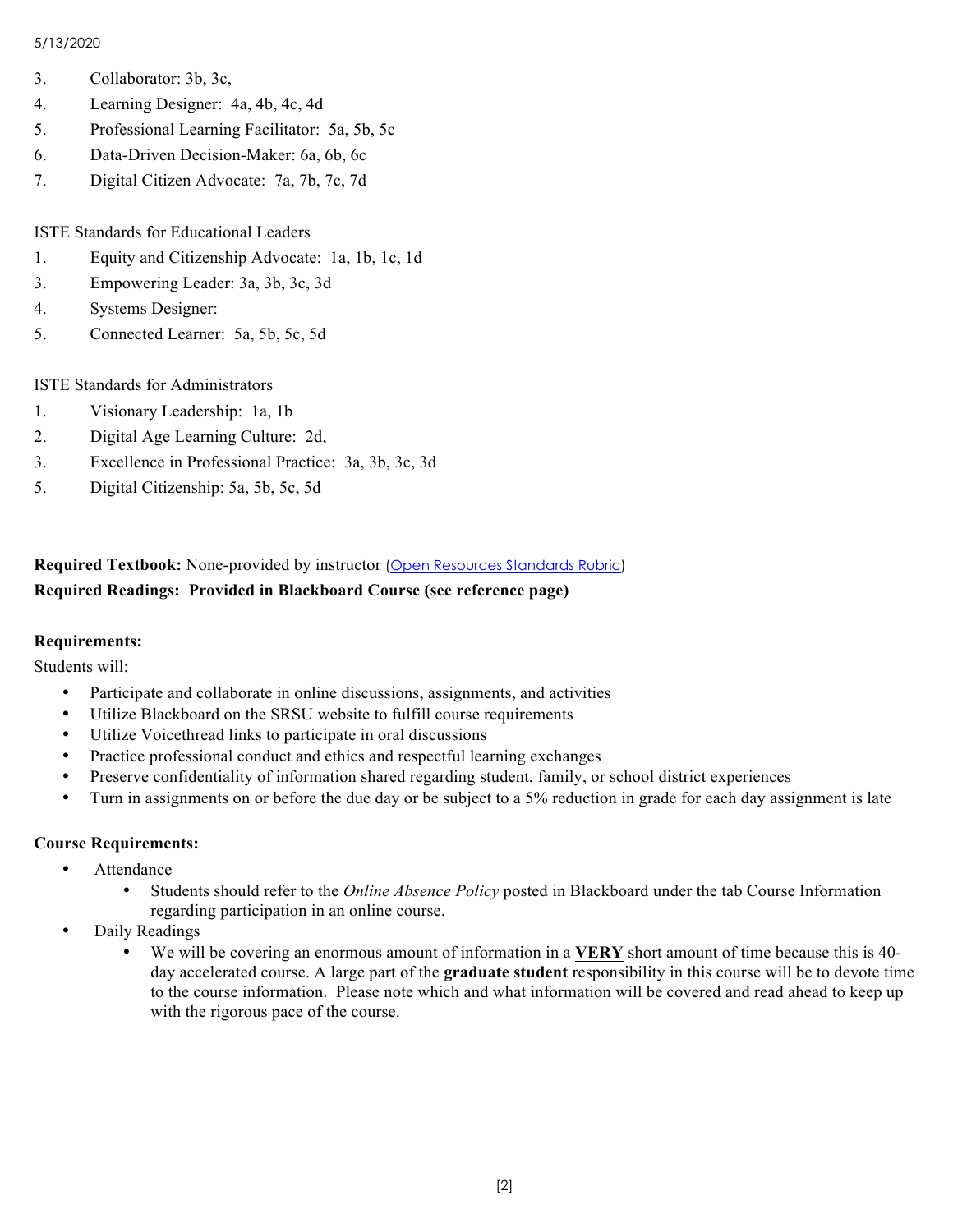# **Grading Policy:**

| <b>Assignments</b>                 | <b>Number</b> | <b>Points</b> | <b>Total</b> |
|------------------------------------|---------------|---------------|--------------|
| Week 0                             |               |               |              |
| Written Introductory Discussion    | 1             | 25            | 25           |
| <b>Contact Information</b>         | 1             | 25            | 25           |
| <b>Creating Blog Account</b>       | 1             | 50            | 50           |
| <b>Academic Honesty Assignment</b> | 1             | 25            | 25           |
| Syllabus Quiz                      | 1             | 25            | 25           |
| <b>Week 1-8</b>                    |               |               | 0            |
| <b>Weekly Discussion Forums</b>    | 8             | 50            | 400          |
| <b>Weekly Oral Discussion</b>      | 8             | 50            | 400          |
| <b>Final Project Prep</b>          | 3             | 100           | 300          |
| Final instructional Design         |               |               |              |
| Project                            | 1             | 450           | 450          |
| Philosophy of Instructional        |               |               |              |
| Design                             | 1             | 300           | 300          |
|                                    |               |               |              |
|                                    |               | Tata1-2000    |              |

**Total=2000**

| A=1800-2000 |
|-------------|
| B=1600-1799 |
| C=1400-1599 |
| D=1200-1399 |
| < 1200=F    |

# **Course Schedule**

| <b>WEEK</b> | <b>ASSIGNED WORK</b>                                  | <b>OPEN DATE</b> | <b>CLOSE DATE</b> |
|-------------|-------------------------------------------------------|------------------|-------------------|
| Week 0      | Course Information & Week 0 Activities                | 7/1/20           | 7/5/20            |
| Week 1      | History of Instructional Design                       | 7/1/20           | 7/5/20            |
| Week 2      | Instructional Design Introduction                     | 7/1/20           | 7/9/20            |
|             | Project Prep #1                                       | 7/1/20           | 7/11/20           |
| Week 3      | <b>Instructional Analysis</b>                         | 7/1/20           | 7/13/20           |
| Week 4      | <b>Instructional Design Models</b>                    | 7/1/20           | 7/17/20           |
|             | Project Prep #2                                       | 7/1/20           | 7/19/20           |
| Week 5      | E-Learning & Media Production in Instructional Design | 7/1/20           | 7/21/20           |
| Week 6      | <b>Evaluating Instructional Design Models</b>         | 7/1/20           | 7/25/20           |
|             | Project Prep #3                                       | 7/1/20           | 7/27/20           |
| Week 7      | <b>Instructional Design Research</b>                  | 7/1/20           | 7/29/20           |
| Week 8      | <b>Instructional Design Careers</b>                   | 7/1/20           | 8/3/20            |
| Capstone    |                                                       |                  |                   |
| Artifact    | Final Instructional Design Project & Philosophy       | 7/1/20           | 8/7/20            |

*All assignments are due on the scheduled date no later than 11:59 pm CST.*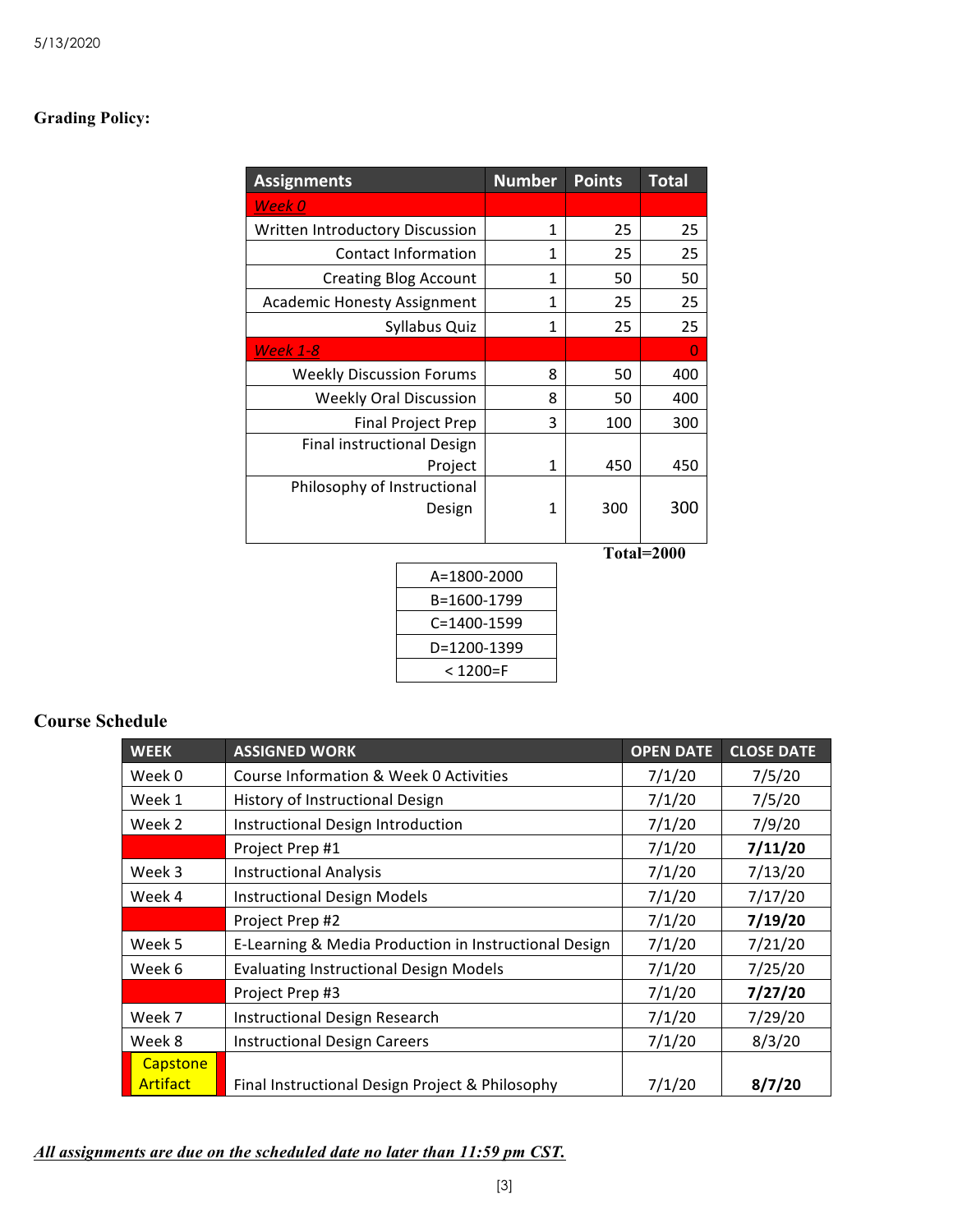**Grading: All assignments are due on the date posted. Late work WILL NOT be accepted! The only exception to this is medical emergencies (doctor excuse required) or family death (your name must be listed in the obituary).** 

**Educator Standards Addressed in for Instructional Design-: Educational Technology Standard**

### **Class will address the following Student Learning Outcomes (SLOs):**

This course is designed as an introduction to the field of instructional design and technology.

By the end of the course, students will be able to:

- Define key terms and concepts of the field of instructional design and technology
- Understand and demonstrate processes of designing and evaluating instructional design
- Demonstration and application of learning theory to the design process
- Understand the applications of the field ID in all settings (educational and industry)
- Know the past and future trends of the field including research design and methodology
- Understand the networking, competencies and expectations for IDT professionals

**Attendance Policy:** Students are expected to attend all scheduled on- campus classes. Prompt arrival for class is expected. Students in web-enhanced or web classes are expected to log in several times each week to the Blackboard course site on the Internet site. The instructor will monitor the Blackboard log-ins for attendance points. Students are to make themselves aware of the SRSU policies on Absences and Class Attendance posted in the SRSU Student Handbook. SRSU Class Attendance policy states "The instructors may, at their discretion, drop a student from a course when the student has a total of nine absences." SRSU policy states "An absence is defined as non-attendance in fifty minutes of class; for example, non-attendance in a one and one-half hour class will constitute one and one-half absences and non-attendance in a three hour class will constitute three absences." Therefore, non-attendance for Weekend Format classes calculates to: Saturday (7 hrs of class time) = 8.4 absences and Sunday (4 hrs of class time) = 4.8 absences. Make up work is at the discretion of the instructor as it relates to "explained or excused" absences. The Absences/Class Attendance policy includes all absences excused or unexcused. In this course you are expected to attend all classes, to be punctual, and to complete all assignments on time.

#### **ADA Accommodations:**

Sul Ross State University is committed to equal access in compliance with the Americans with Disabilities Act of 1973. It is the student's responsibility to initiate a request for accessibility services. Students seeking accessibility services must contact:

Mary Schwartze, M. Ed., L.P.C., in Counseling and Accessibility Services, Ferguson Hall, Room 112. The mailing address is P.O. Box C-122, Sul Ross State University, Alpine, Texas Telephone: 432-837- 8691. E-mail: mschwartze@sulross.edu.

**Tobacco Policy:** Tobacco is not permitted on the Sul Ross campus.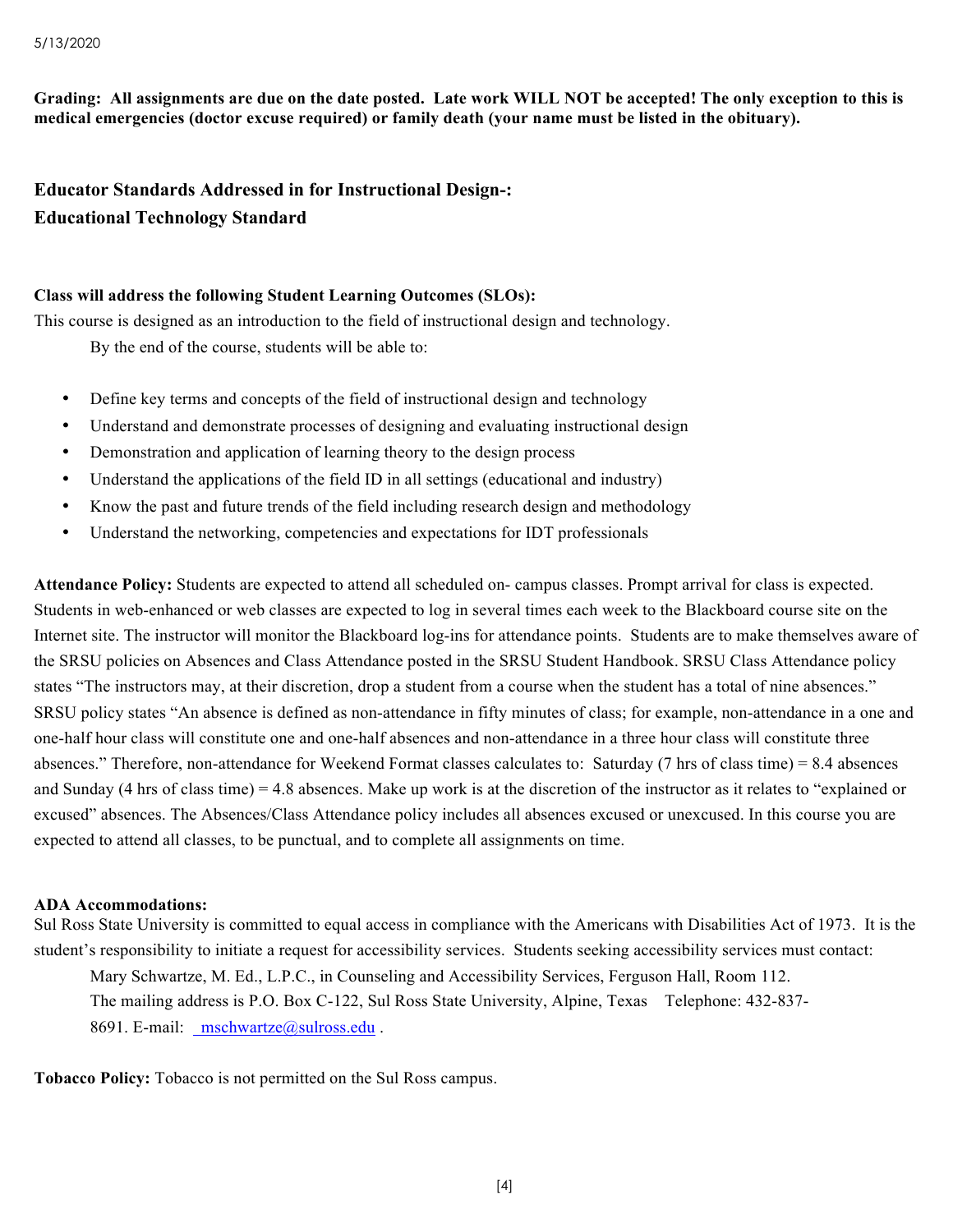#### 5/13/2020

**Academic Integrity**: Students in this class are expected to demonstrate scholarly behavior and academic honesty in the use of intellectual property. A scholar is expected to be punctual, prepared, and focused. Examples of academic dishonesty include but are not limited to:

Turning in work as original that was used in whole or part for another course and/or professor; turning in another person's work as one's own; copying from professional works or internet sites without citation.

### **Distance Education Students:**

*Distance Education Statement*: Students enrolled in distance education courses have equal access to the university's academic support services, such as Smarthinking, library resources, such as online databases, and instructional technology support. For more information about accessing these resources, visit the SRSU website. Students should correspond using Sul Ross email accounts and submit online assignments through Blackboard, which requires secure login information to verify students' identities and to protect students' information. *[If the course requires students to take proctored exams or to purchase additional software or equipment, please describe those requirements here.]* The procedures for filing a student complaint are included in the student handbook. Students enrolled in distance education courses at Sul Ross are expected to adhere to all policies pertaining to academic honesty and appropriate student conduct, as described in the student handbook. Students in web-based courses must maintain appropriate equipment and software, according to the needs and requirements of the course, as outlined on the SRSU website.

**This course syllabus is intended to be a guide and may be amended at any time.**